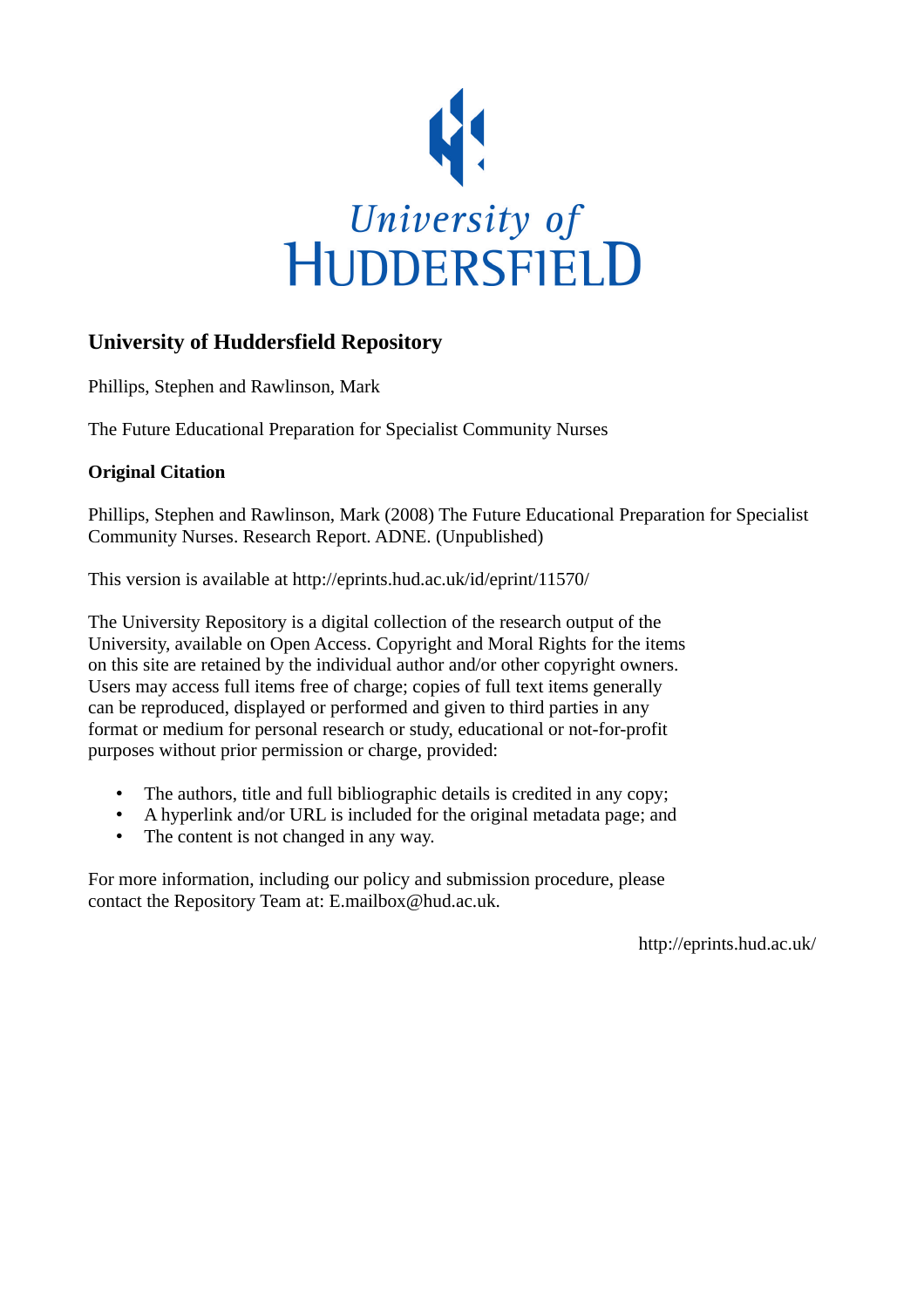## The Future Educational Preparation for Specialist Community Nurses.

This paper has been produced by members of the Association of District Nurse Educators (ADNE) in response to several issues impacting on District Nursing practice and education. These include the Nursing and Midwifery Council's (NMC) creation of the third part of the register for Specialist Community Public Health Nurses. This has been embraced in higher education and many programmes of educational preparation for practitioners wanting to register on the third part of the register have separated from the traditional models of specialist practice preparation that include all community nursing pathways.

The other impacts come from Government policy and the need to prepare practitioners to work in the community in a variety of ways and settings and to lead and manage the care of people with long term conditions in their homes away from hospital settings.

There are a number of imperatives that drive the changes that need to be adopted in practice delivery, for example, the focus on Supporting People with Long Term Conditions (DH, 2005a,b,c,), The National Health Service Knowledge and Skills Framework (DH, 2004), Advanced Practice (NMC 2005), Practice Based Commissioning (DH 2005d) , Delivering for Health (Scottish Executive, 2005) and Our Health, Our Care, Our Say (DH, 2006). These reinforce the message that keeping people out of hospital and at home is preferable. Additionally, that people have the right to a choice of locally based services from practitioners who are highly experienced and educated members of the health care team, able to diagnose and treat health care needs or refer on to appropriate specialists if necessary (NMC 2005).

In order to reflect these changes, current district nursing practice needs to change, knowledge and skills need to be enhanced and further developed. It is the right time to be reviewing our educational programmes for all nurses working in primary care including specialist community practice.

Considering the implications of the policy context for primary care throughout the United Kingdom and the need to exercise financial constraints, the ADNE recognise the need to move towards a more flexible, cost-effective model of educational preparation.

This paper has three focus areas that will look at the current picture, the future profile of district nursing and the educational preparation required to meet the needs of a new and modern community nursing service.

1. The Current Picture:

- The current position comprises standards for specialist practice for nursing in the home – district nursing (UKCC, 2001). This also incorporates Mode 2 Nurse Prescribing.
- Programmes across the United Kingdom comprise 50% theory and practice and one third shared learning across all the community nursing pathways. Normally they are full time courses taking between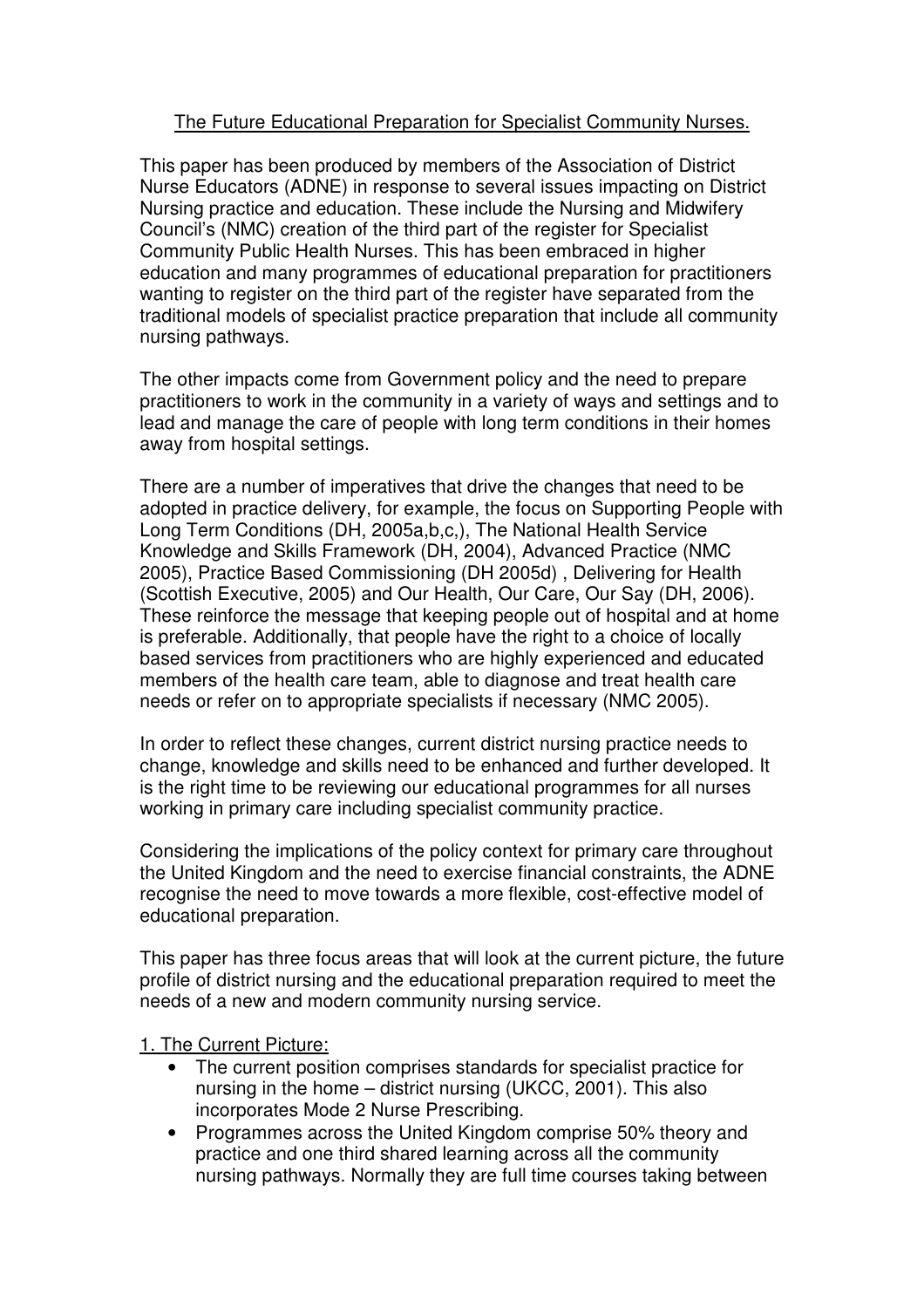32 and 52 weeks to complete, however some Higher Education Institutes offer a part time programme allowing a maximum of four years to complete.

- Students are normally sponsored by Strategic Health Authorities/Health Boards or seconded by PCT's/Community Health Partnerships (CHP's). In Scotland sponsorship is not standard and varies in each Health Board area with many students being fully or partially self funding.
- The theoretical component of the education is normally provided within a Higher Education Institute. Programmes are normally delivered at Level H (honours degree level) or Level M/Post graduate Diploma level (this varies in Scotland and may include ordinary degree level).
- The practice component is undertaken within the sponsoring Strategic Health Authority/Health Board or seconding PCT/CHP.
- Students are working towards a leadership and management role within a local health care economy.
- Students learning is facilitated and assessed by a qualified practice teacher who has undertaken an approved teaching course.
- The current key drivers changing the pattern of health care delivery can be seen as being governmental / political in delivery of primary health care. This involves professionals having to change working practices, involving patients and the public and being responsive to national targets and standards.
- Other drivers can be societal / demographic in nature, for example, changing population and age structure, reduction in the numbers of available carers, advances in technology and expectation of services being delivered at the point of need.
- The changing organisation of new roles / patterns of working  $-$  the expansion and increased responsibilities of the community staff nurse, for example, day to day caseload management, accepting referrals, undertaking assessments, delegating work. These roles can be seen as expanded roles with no recognised training or preparation.
- Existing SPQ District Nurses are increasingly required to manage larger and more diverse teams and functioning at strategic management capacity, in addition to having to develop more advanced knowledge and clinical skills. The current qualification does not prepare for this role.

2. Education to meet the future needs - educational model.

Given that there will be one level of registration for post initial qualification at advanced practice level (NMC, 2005), the educational aims will be to provide a flexible framework of educational modules. This will enable individual practitioners to select appropriate modules in line with the needs of local service delivery and their own professional development plans (PDP). However, the ADNE feels very strongly that advanced practice should have more than a clinical focus. A practitioner working at an advanced level in primary care should be able to develop other roles such as in leadership, education and research.

Within a new educational framework there will be scope for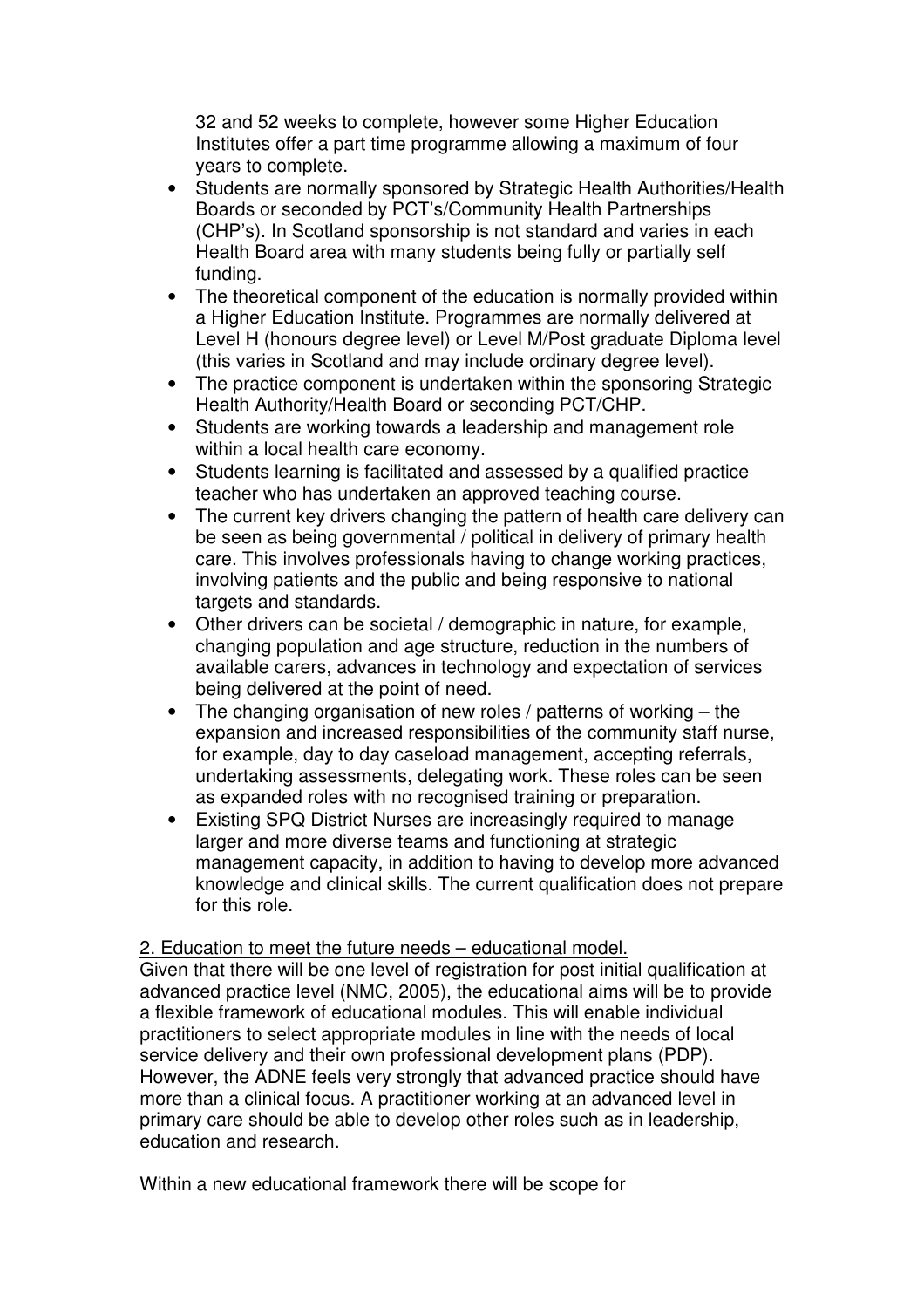- accommodating existing district nurses to continue to develop professionally
- enabling qualified nurses to develop a career pathway working in primary health care
- working towards advanced practice standards over a period of time

All educational provision will be in line with current inter-professional learning and one that fosters an anti-discriminatory approach to practice.

The ADNE recognise the need to retain the core aspects that are essential for practice such as leadership skills, research awareness and a public health approach to practice. Additional areas will need to include an ability to:

- Undertake a proactive health needs assessment of individuals, groups and communities, involving other members of the health care team as appropriate.
- Take a comprehensive patient history and undertake advanced physical and clinical assessment skills in the context of their role.
- Utilise expert knowledge and clinical judgement to identify a potential diagnosis, based on best practice.
- Prescribe appropriately within their sphere of competence and refer on to specialists when necessary.
- Ensure the continuity of care and assess and evaluate with patients the effectiveness of health care interventions and make changes as needed.
- Provide leadership.
- Understand business skills, marketing and budget setting that utilises resources appropriately and cost effectively.
- Work in a variety of settings
- Articulate the impact of social policy on practice.

Any modules developed in higher education institutes will need to map against the NMC advanced practice standards and the KSF dimensions and level descriptors.

The following educational model will include and identifiable route for the development of nurses band 5-6 (Agenda for Change) as well as a framework for practitioners working beyond band 6 (Agenda for Change) in order to develop new roles and working practices in primary/community settings. It is proposed that the existing specialist practitioner standards be reviewed in order to identify appropriate proficiencies for practitioners working at bands 5- 6 that are appropriate for their role in practice.

Please refer to the Proposed Educational Model. Explanation of the Educational Model:

Framework A denotes the range of banding according to Agenda for Change (AFC).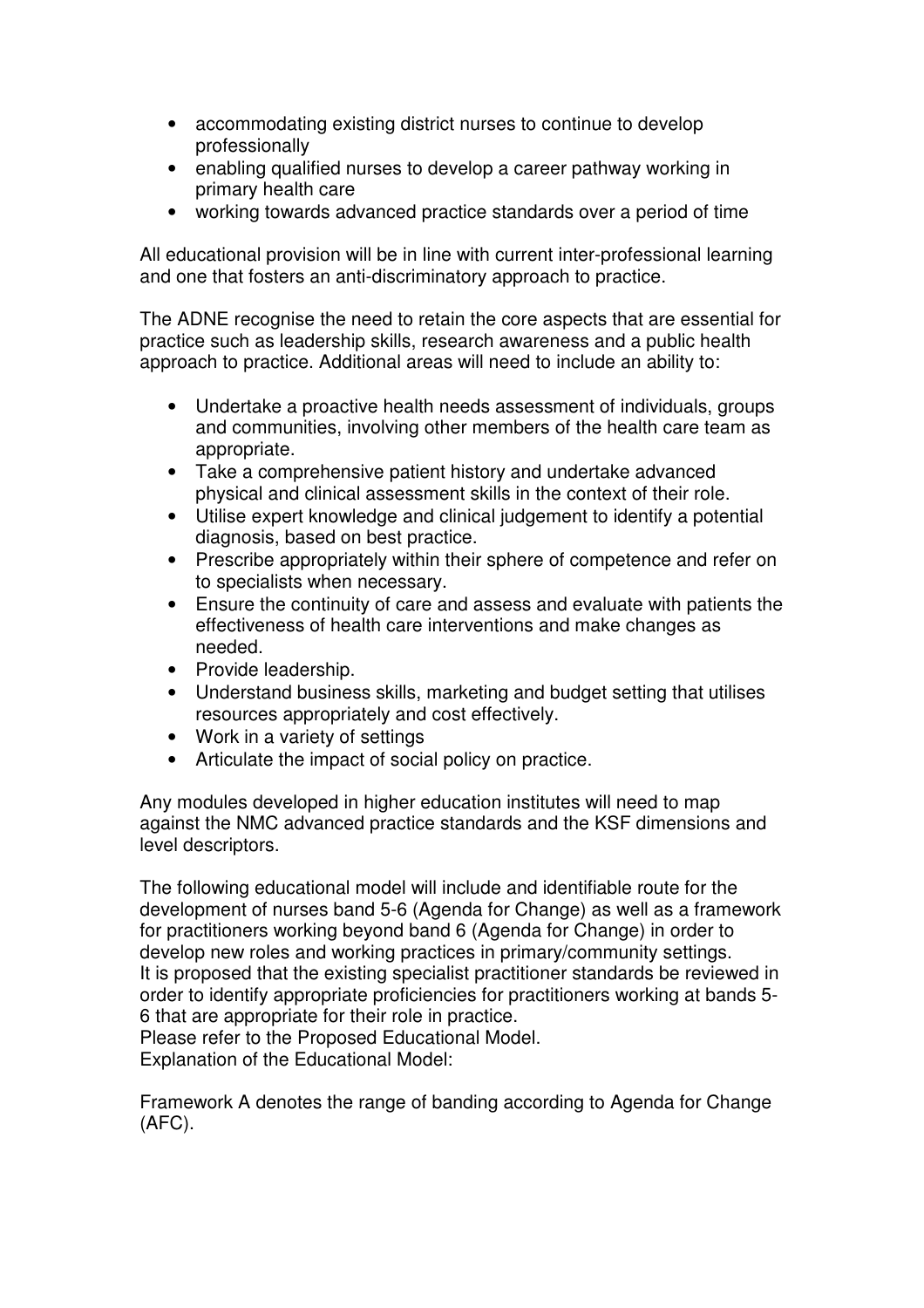Framework B is the proposed framework for nurses working on banding 5-6 (AFC). Nurses would have to demonstrate they have met proficiencies determined by the NMC, replacing existing specialist practitioner qualification standards. This will entail a flexible mode of delivery in a modular format. Specialist practice regulations will also need to be disengaged since they will not be applicable to this route. This will generate the flexibility to develop individual programmes which are responsive to the local health care economy needs. Public safety will be maintained through practitioners having to meet updated proficiencies as determined by the NMC. This may involve core modules and the use of optional or work based learning units. The delivery of the programme could be modular, full time or part time, over a maximum of 4 years. Academic level will normally be at honours or masters.

Framework C denotes non-medical prescribing. In accordance with current department of health directives, this will not form an integral part of the proposed framework. It can however be delivered alongside existing proposed provision. Mode 2 prescribing could be an option within framework B.

Framework D is the proposed framework for the achievement of advanced practice standards and is an appropriate/attractive option for a variety of roles, for example, community matrons, first contact practitioners or advanced primary care practitioners.

Practitioners would be required to have met the proficiencies of advanced practice as defined by the NMC. This could be developed around a mixture of core, optional and work based learning modules. The academic level would be at master's level. The delivery of the programme could be modular, full time or part time, over a maximum of 4 years. Health education institutions may wish to offer the option of completing a dissertation to complete a MSc Qualification.

#### Recommendations

- 1. The specialist practice regulations will be disengaged and the title of specialist practice (District Nursing) is no longer used.
- 2. Practitioners completing framework B have an additional recording on part 1 of the professional register.
- 3. The proficiencies be reviewed through consultation with appropriate organisations, for example, ADNE, QNI and CNDA.
- 4. Practitioners on framework D have a registration of advanced practice on part 1 of the register.
- 5. Advanced practice standards be revised to reflect the diverse needs of new roles in primary and community settings.
- 6. The advanced practice standards be revised through consultation with appropriate organisations, for example, ADNE, QNI and CNDA.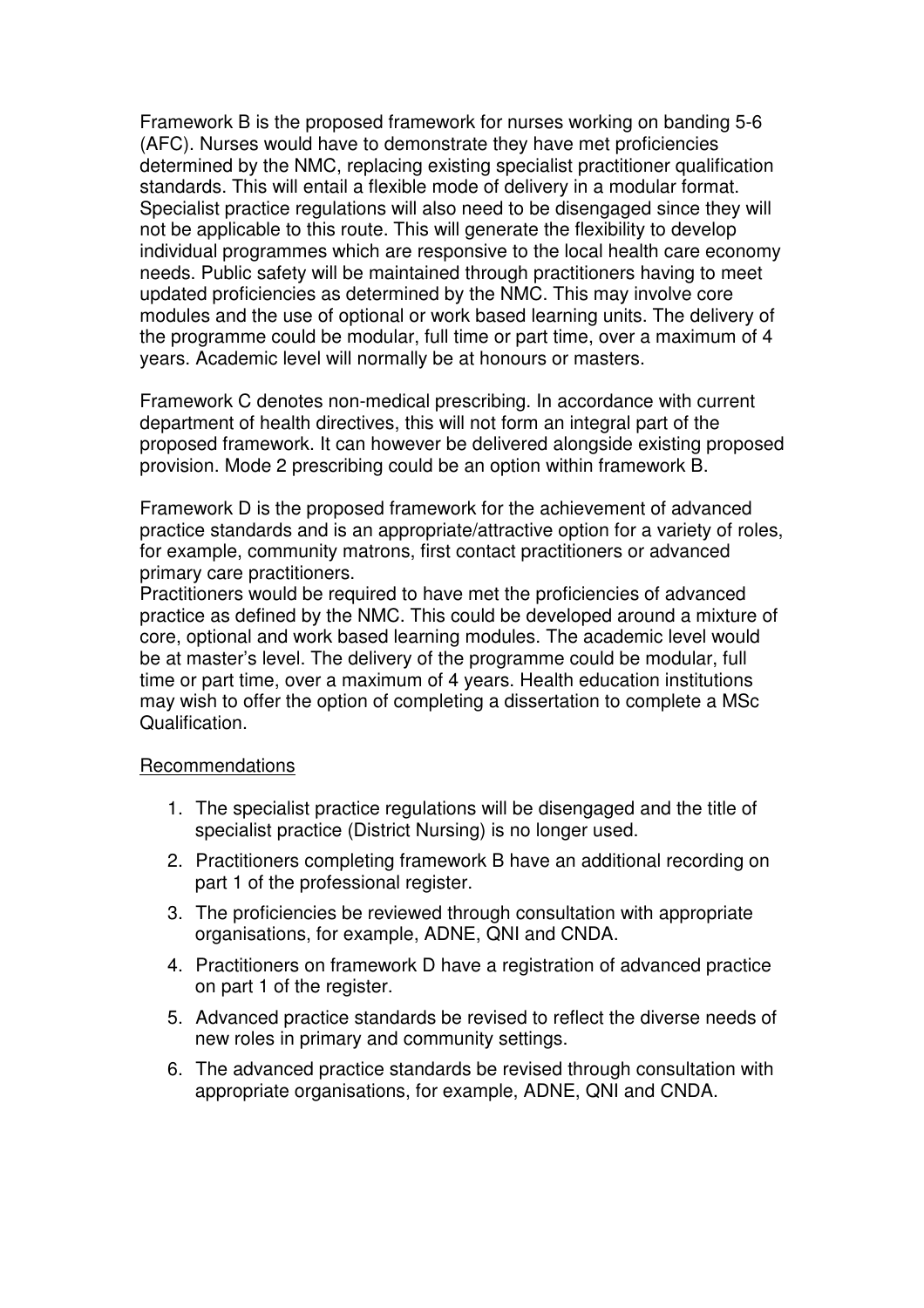#### **Conclusion**

We hope that this paper will begin a debate on the future education for all community nurses, a future that has positive opportunities for both current and future practitioners.

There is a lot of discussion about the future role for district nurses. As District Nurse educators, we strongly believe that their future is positive and that their role will further develop and change to enable them to actively case manage people with long term conditions as well as to lead teams of community nurses who carry out the whole range of nursing care that is and could be carried out in the home. A debate is needed about how all this can be managed, with education working in partnership with practice who will remain responsible for work-based learning supported by practice teachers and educators and these roles need clarification.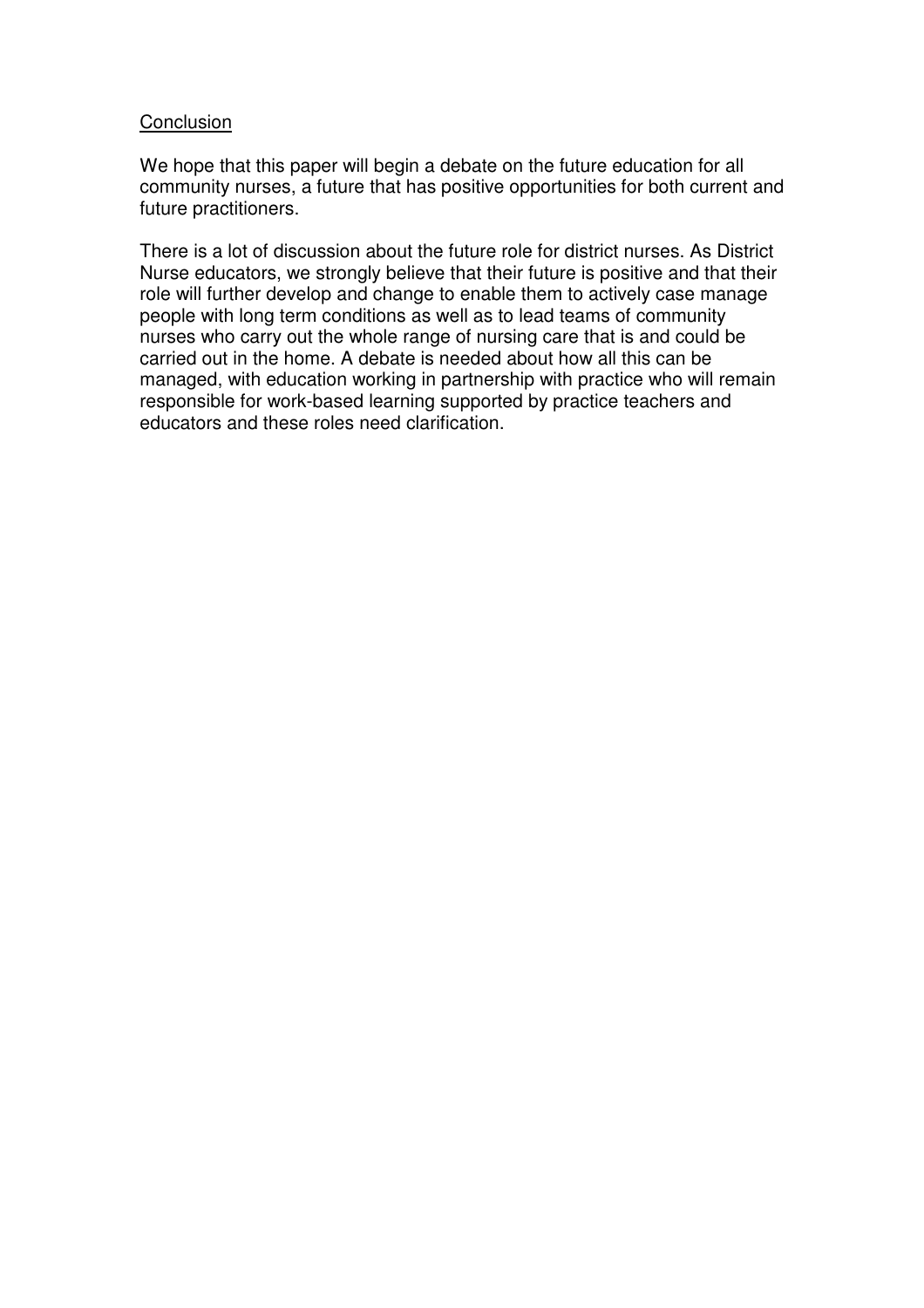### References

Department of Health, 2004 The NHS Knowledge and Skills Framework and the Development Review Process, London, DH.

Department of Health, 2005a Supporting People with Long Term Conditions: Liberating the talents of nurses who care for people with long term conditions, London, DH.

Department of Health, 2005b The National Service Framework for Long Term Conditions, London, DH.

Department of Health, 2005c Competence Framework for Long Term Conditions, London, DH / Skills for Health.

Department of Health, 2005d Practice Based Commissioning: Promoting clinical engagement, London, DH.

Department of Health, 2006 Our Health, Our Care, Our Say, London, DH

Nursing and Midwifery Council, 2005 NMC Consultation on a proposed framework for the standard for post registration nursing, NMC.

Scottish Executive, 2005 Delivering for Health, Edinburgh: Scottish Executive.

United Kingdom Central Council, 2001, Standards for Specialist Education and Practice, UKCC